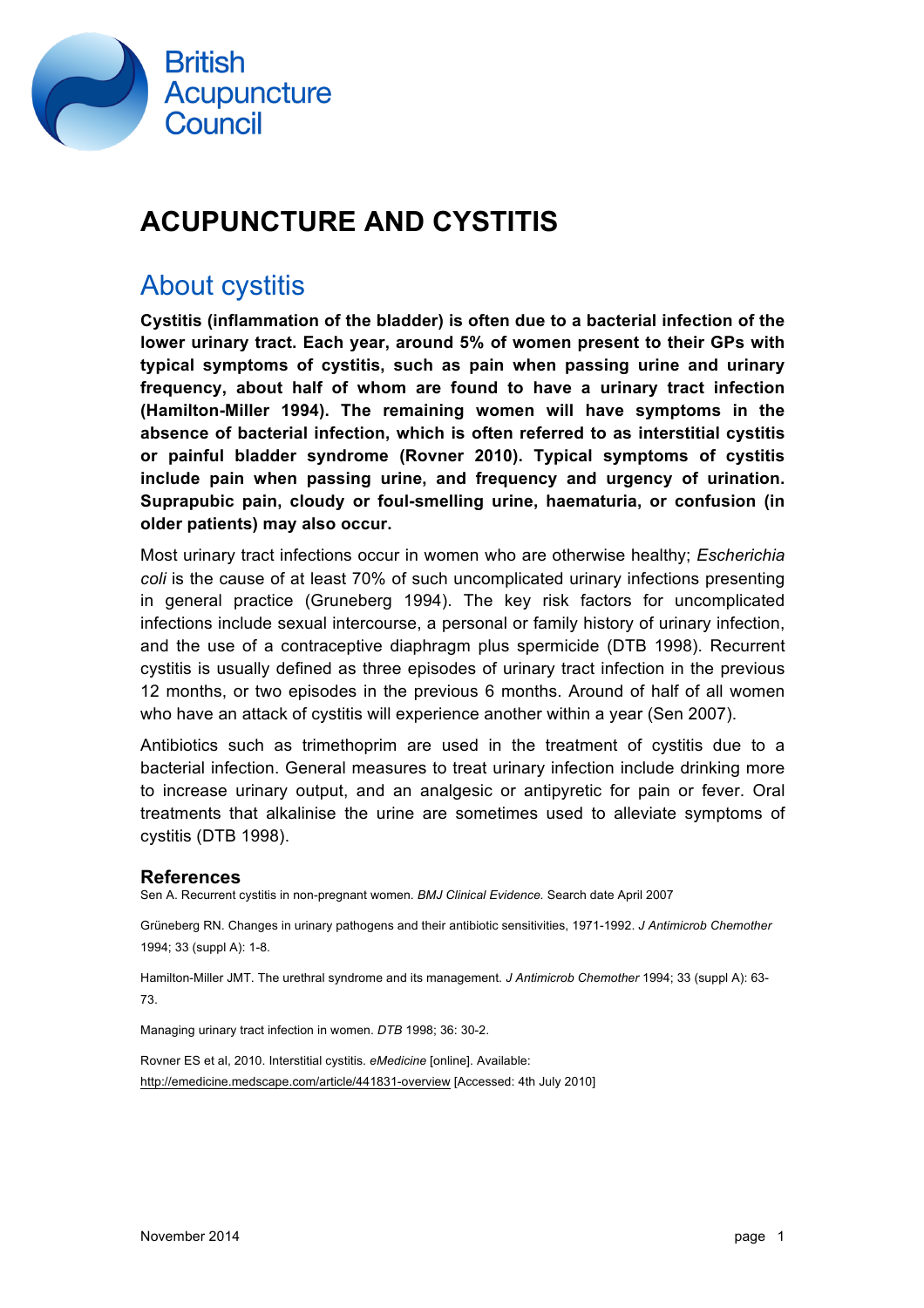### How acupuncture can help

There is little published clinical data on the effects of acupuncture for cystitis. Two controlled trials in Norway with positive results have indicated that acupuncture may be a worthwhile alternative in the prevention of frequently recurring cystitis in women (Aun 1998; Alraek 2002) (see Table overleaf)

Acupuncture may help in the treatment of cystitis by:

- reducing inflammation, by promoting release of vascular and immunomodulatory factors (Kim 2008, Kavoussi 2007, Zijstra 2003);reducing pain and swelling (Lorenzini 2010)
- improving bladder irritation by inhibition of capsaicin-sensitive C-fibre activation (Hino 2010).

#### About traditional acupuncture

Acupuncture is a tried and tested system of traditional medicine, which has been used in China and other eastern cultures for thousands of years to restore, promote and maintain good health. Its benefits are now widely acknowledged all over the world, and in the past decade traditional acupuncture has begun to feature more prominently in mainstream healthcare in the UK. In conjunction with needling, the practitioner may use techniques such as moxibustion, cupping, massage or electroacupuncture. They may also suggest dietary or lifestyle changes.

Traditional acupuncture takes a holistic approach to health and regards illness as a sign that the body is out of balance. The exact pattern and degree of imbalance is unique to each individual. The traditional acupuncturist's skill lies in identifying the precise nature of the underlying disharmony and selecting the most effective treatment. The choice of acupuncture points will be specific to each patient's needs. Traditional acupuncture can also be used as a preventive measure to strengthen the constitution and promote general wellbeing.

An increasing weight of evidence from Western scientific research (see overleaf) is demonstrating the effectiveness of acupuncture for treating a wide variety of conditions. From a biomedical viewpoint, acupuncture is believed to stimulate the nervous system, influencing the production of the body's communication substances - hormones and neurotransmitters. The resulting biochemical changes activate the body's self-regulating homeostatic systems, stimulating its natural healing abilities and promoting physical and emotional wellbeing.

### About the British Acupuncture Council

With over 3000 members, the British Acupuncture Council (BAcC) is the UK's largest professional body for traditional acupuncturists. Membership of the BAcC guarantees excellence in training, safe practice and professional conduct. To find a qualified traditional acupuncturist, contact the BAcC on 020 8735 0400 or visit www.acupuncture.org.uk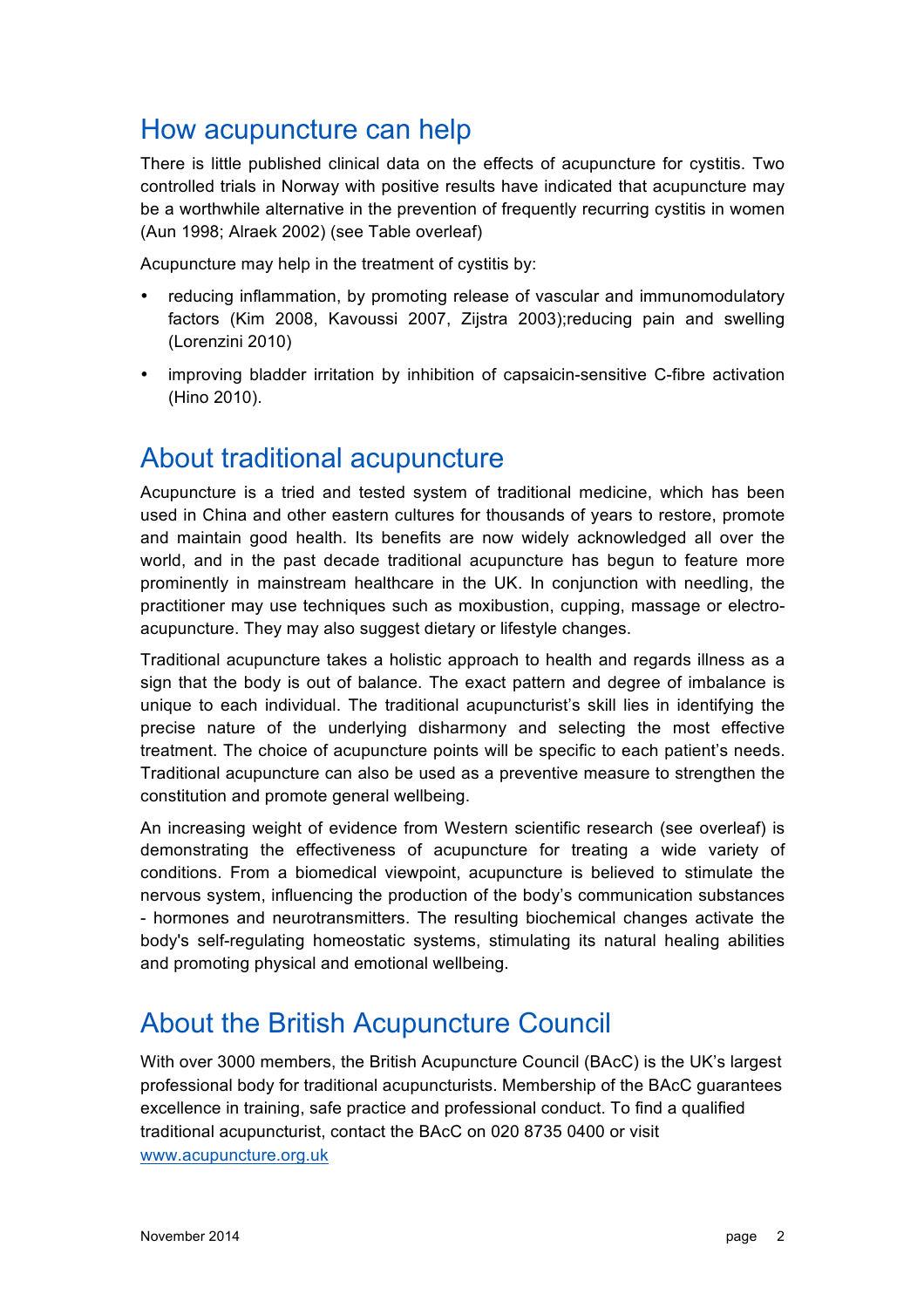# **ACUPUNCTURE AND CYSTITIS**

## The evidence

| <b>Research</b>                                                                                                                                                                                                                    | <b>Conclusion</b>                                                                                                                                                                                                                                                                                                                                                                                                                                                                                                                                                                                                                                                                                                                                                                                       |
|------------------------------------------------------------------------------------------------------------------------------------------------------------------------------------------------------------------------------------|---------------------------------------------------------------------------------------------------------------------------------------------------------------------------------------------------------------------------------------------------------------------------------------------------------------------------------------------------------------------------------------------------------------------------------------------------------------------------------------------------------------------------------------------------------------------------------------------------------------------------------------------------------------------------------------------------------------------------------------------------------------------------------------------------------|
| <b>Reviews</b>                                                                                                                                                                                                                     |                                                                                                                                                                                                                                                                                                                                                                                                                                                                                                                                                                                                                                                                                                                                                                                                         |
| <b>Clinical studies</b>                                                                                                                                                                                                            |                                                                                                                                                                                                                                                                                                                                                                                                                                                                                                                                                                                                                                                                                                                                                                                                         |
| Alraek T, Soedal LIF, Fagerheim<br>SU, Digranes A, Baerheim A.<br>Acupuncture treatment in the<br>prevention of uncomplicated<br>recurrent lower urinary tract<br>infections in adult women. Am J Pub<br>Health 2002; 92: 1609-11. | A randomised controlled trial involving 94 women with<br>uncomplicated recurrent lower urinary tract infections that<br>compared acupuncture with no treatment. In all, 73% of the<br>women in the acupuncture group and 52% in the no-treatment<br>group were free of infection during the 6-months follow-up,<br>which was not a significant difference (p=0.08). However, half as<br>many episodes of infection (the primary outcome measure) per<br>person-month occurred in the acupuncture group during follow-<br>up (incident rate ratio = 0.45, 95% CI 0.23 to 0.86; p≤0.05). The<br>researchers concluded that acupuncture reduced the recurrence<br>rate among cystitis-prone women to half the rate of that in<br>untreated women                                                           |
| Aune A, Alraek T, Huo L, Baerheim<br>A. Can acupuncture prevent cystitis<br>in women? Tidsskr Nor Laegeforen<br>1998; 118: 1370-2.                                                                                                 | A randomised controlled trial involving 67 adult women with a<br>history of recurrent lower urinary tract infection that compared<br>acupuncture treatment, sham acupuncture, or no treatment. The<br>incidence rate of UTI over the following 6 months was noted. In<br>the acupuncture group, a total of 85% was free of cystitis during<br>the 6-month observational period, compared to 58% in the sham<br>group ( $p < 0.05$ ), and 36% in the control group ( $p < 0.01$ ).<br>Compared to the acupuncture group, twice as many incidents of<br>cystitis occurred in the sham group, and three times as many in<br>the control group ( $p < 0.05$ ). The researchers concluded that<br>acupuncture seems a worthwhile alternative in the prevention of<br>frequently recurring cystitis in women. |
| <b>Case reports</b>                                                                                                                                                                                                                |                                                                                                                                                                                                                                                                                                                                                                                                                                                                                                                                                                                                                                                                                                                                                                                                         |
| malfunction in urinary bladder.<br>Medical Acupuncture 2009; 21: 183-<br>5.                                                                                                                                                        | Kuruvilla AC. Acupuncture for energy Case reports of two women with interstitial cystitis for 10 years<br>were assessed before and after acupuncture treatment given<br>once a week for 8 weeks. One woman, whose main symptom<br>had been intense pain, became pain free after treatment and for<br>2 years of follow-up. The other woman, whose main symptom<br>was severe nocturia (up to 20 times a night) became free of<br>nocturia.                                                                                                                                                                                                                                                                                                                                                              |

#### **Physiology studies (human and animal)**

| Hino K, Honjo H, Nakao M, Kitakoji    | An animal study that investigated the effects of sacral          |
|---------------------------------------|------------------------------------------------------------------|
| H. The effects of sacral acupuncture  | acupuncture on acetic acid-induced bladder irritation using      |
| on acetic acid-induced bladder        | cystometry in 40 rats. The animals were divided into 5 groups:   |
| irritation in conscious rats. Urology | rats with bladder overactivity induced by acetic acid, with or   |
| 2010: 75: 730-4.                      | without sacral acupuncture stimulation; rats treated with sacral |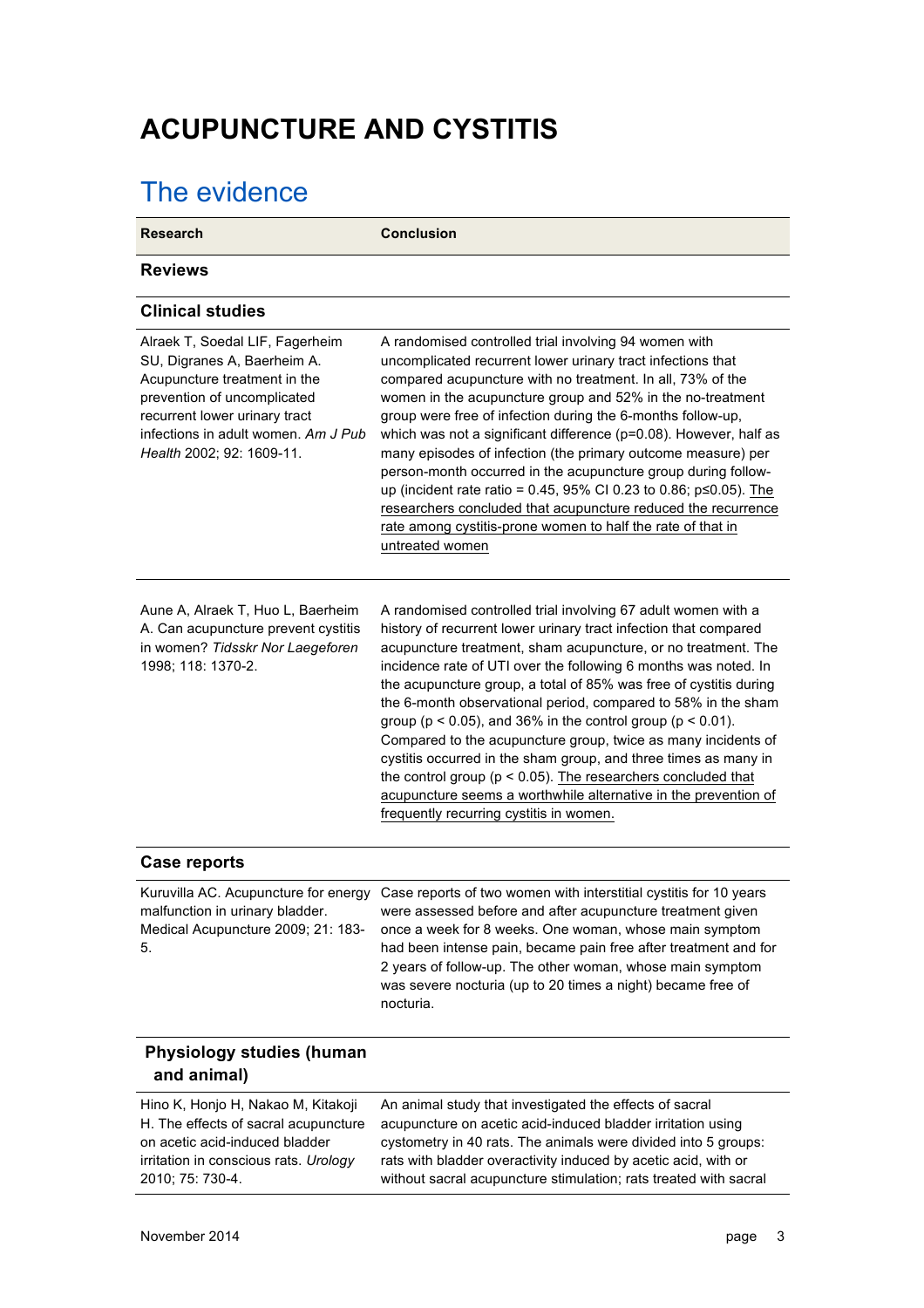|                                                                                                                                                                                                                                                                                                                                                                     | acupuncture stimulation after capsaicin desensitisation; rats<br>treated with atropine; and rats treated with sacral acupuncture<br>stimulation after nonacetic acid infusion. Sacral acupuncture<br>stimulation resulted in a 140% increase in intercontraction<br>interval (ICI) in rats with bladders irritated by acetic acid. There<br>was a significant difference in ICI increase in favour of<br>acupuncture stimulation compared to the irritated bladder group<br>that did not receive acupuncture ( $p<0.01$ ). This effect was not<br>present when acupuncture was given after capsaicin<br>desensitisation. The researchers concluded that sacral<br>acupuncture could contribute to improvement in acetic acid-<br>induced bladder irritation by inhibition of capsaicin-sensitive C-<br>fibre activation. |
|---------------------------------------------------------------------------------------------------------------------------------------------------------------------------------------------------------------------------------------------------------------------------------------------------------------------------------------------------------------------|--------------------------------------------------------------------------------------------------------------------------------------------------------------------------------------------------------------------------------------------------------------------------------------------------------------------------------------------------------------------------------------------------------------------------------------------------------------------------------------------------------------------------------------------------------------------------------------------------------------------------------------------------------------------------------------------------------------------------------------------------------------------------------------------------------------------------|
| Lorenzini L, Giuliani A, Giardino L,<br>Calzà L. Laser acupuncture for acute<br>inflammatory, visceral and<br>neuropathic pain relief: An<br>experimental study in the laboratory<br>rat. Res Vet Sci 2010; 88: 159-65.                                                                                                                                             | A study that explored the clinical efficacy of laser acupuncture on<br>experimental models of acute and persistent pain in the rat, e.g.<br>acute inflammatory pain, muscle pain, visceral pain and<br>neuropathic pain. The researchers found evidence that laser<br>stimulation of acupoints can control pain and oedema in specific<br>experimental conditions.                                                                                                                                                                                                                                                                                                                                                                                                                                                       |
| Kim HW, Uh DK, Yoon SY, Roh DH,<br>Kwon YB, Han HJ, Lee HJ, Beitz AJ,<br>Lee JH. Low-frequency<br>electroacupuncture suppresses<br>carrageenan-induced paw<br>inflammation in mice via<br>sympathetic post-ganglionic<br>neurons, while high-frequency EA<br>suppression is mediated by the<br>sympathoadrenal medullary axis.<br>Brain Res Bul. 2008; 75: 698-705. | An experimental study on rats, the results of which suggest that<br>suppressive effects of low frequency electroacupuncture on<br>carrageenan-induced paw inflammation are mediated by<br>sympathetic post-ganglionic neurones, while suppressive effects<br>of high frequency electroacupuncture are mediated by the<br>sympatho-adrenal medullary axis.                                                                                                                                                                                                                                                                                                                                                                                                                                                                |
| Kavoussi B, Ross BE. The<br>neuroimmune basis of anti-<br>inflammatory acupuncture. Integr<br>Cancer Ther 2007; 6: : 251-7.                                                                                                                                                                                                                                         | A review article that suggests the anti-inflammatory actions of<br>traditional and electro-acupuncture are mediated by efferent<br>vagus nerve activation and inflammatory macrophage<br>deactivation                                                                                                                                                                                                                                                                                                                                                                                                                                                                                                                                                                                                                    |
| Zijlstra FJ, van den Berg-de Lange I,<br>Huygen FJ, Klein J. Anti-<br>inflammatory actions of<br>acupuncture. Mediators Inflamm<br>2003;12: 59-69.                                                                                                                                                                                                                  | A review that suggests a hypothesis for the anti-inflammatory<br>action of acupuncture. Insertion of acupuncture needle initially<br>stimulates production of beta-endorphins, calcitonin gene-<br>related peptide (CGRP) and substance P, leading to further<br>stimulation of cytokines and nitric oxide (NO). While high levels<br>of CGRP have been shown to be pro-inflammatory, CGRP in<br>low concentrations exerts potent anti-inflammatory actions.<br>Therefore, a frequently applied 'low-dose' treatment of<br>acupuncture could provoke a sustained release of CGRP with<br>anti-inflammatory activity, without stimulation of pro-<br>inflammatory cells.                                                                                                                                                  |